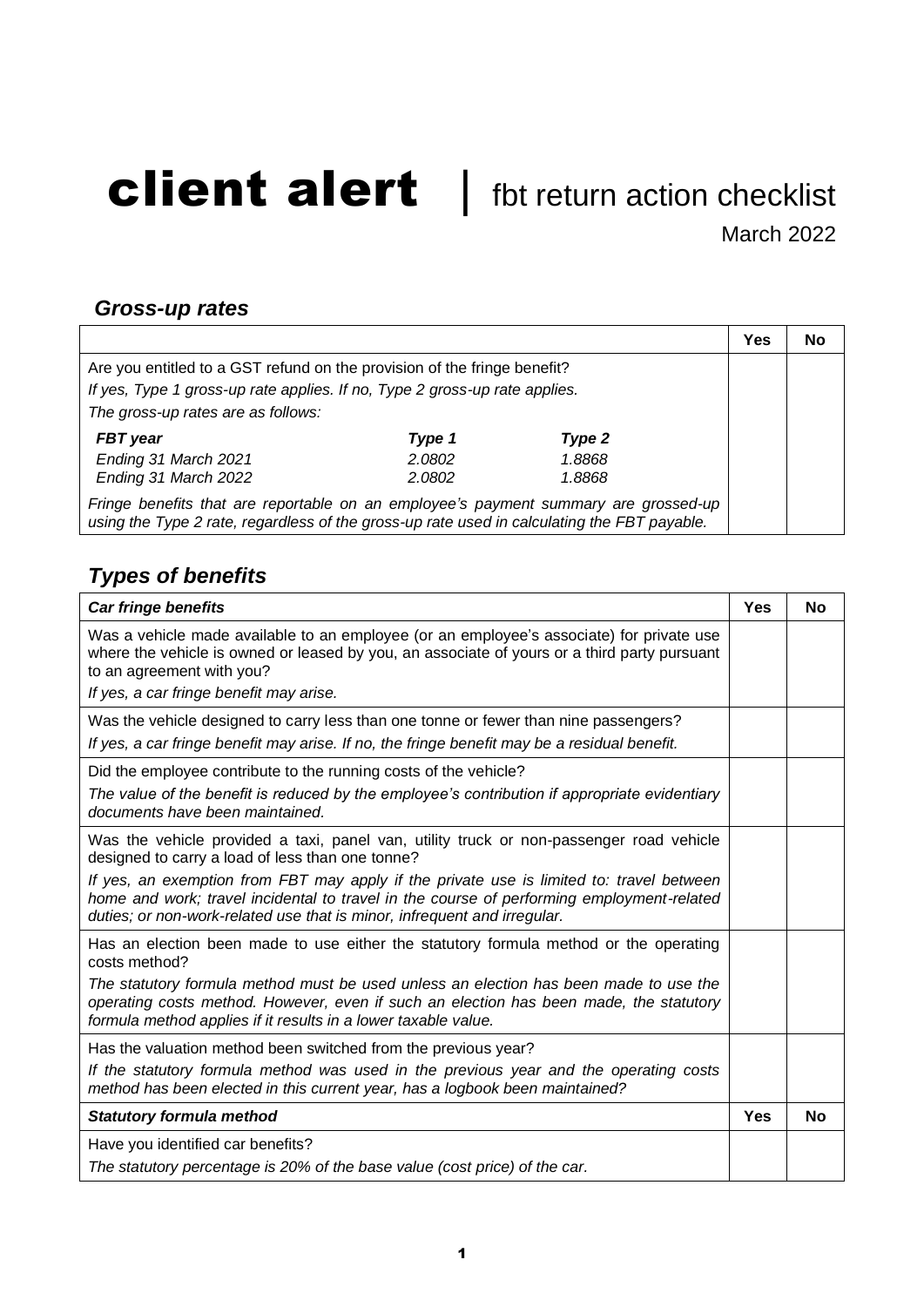| <b>Statutory formula method</b>                                                                                                                                                                                                                                                                                                                                                | Yes | No        |
|--------------------------------------------------------------------------------------------------------------------------------------------------------------------------------------------------------------------------------------------------------------------------------------------------------------------------------------------------------------------------------|-----|-----------|
| Were any non-business accessories (eg window tinting and rust-proofing) fitted to the<br>vehicle during the FBT year?                                                                                                                                                                                                                                                          |     |           |
| If yes, the base value of the car is increased by the (GST-inclusive) cost price of the<br>accessories.                                                                                                                                                                                                                                                                        |     |           |
| How long has the vehicle been owned?                                                                                                                                                                                                                                                                                                                                           |     |           |
| If it has been owned for more than four years, the cost base of the vehicle is reduced by<br>one-third. However, this reduction does not apply to non-business accessories fitted after<br>the acquisition of the vehicle.                                                                                                                                                     |     |           |
| Were there any days during the FBT year when the vehicle was unavailable for private use?                                                                                                                                                                                                                                                                                      |     |           |
| The taxable value of the car benefit is reduced by the number of days during the FBT year<br>in which the vehicle was not used or available for private use by the employee (or the<br>employee's associate).                                                                                                                                                                  |     |           |
| <b>Operating costs method</b>                                                                                                                                                                                                                                                                                                                                                  | Yes | <b>No</b> |
| Was the vehicle acquired during the FBT year?                                                                                                                                                                                                                                                                                                                                  |     |           |
| If yes, has a log book been kept for a minimum continuous period of 12 weeks?                                                                                                                                                                                                                                                                                                  |     |           |
| What were the opening and closing odometer readings for the vehicle?<br>The readings must be recorded to enable total kilometres travelled for the year to be<br>calculated.                                                                                                                                                                                                   |     |           |
| Have you made a reasonable estimate of the business kilometres travelled and the<br>business use percentage?                                                                                                                                                                                                                                                                   |     |           |
| This must be in writing, which is normally supported by a log book.                                                                                                                                                                                                                                                                                                            |     |           |
| Was the vehicle replaced during the FBT year?                                                                                                                                                                                                                                                                                                                                  |     |           |
| If the vehicle was replaced, the previously established business percentage may be<br>transferred to the replacement vehicle, provided the percentage had not changed.                                                                                                                                                                                                         |     |           |
| What is the written-down value of the vehicle as at 1 April 2022?                                                                                                                                                                                                                                                                                                              |     |           |
| The deemed depreciation and deemed interest is calculated based on the written-down<br>value of the vehicle as at 1 April 2022.                                                                                                                                                                                                                                                |     |           |
| Have you determined the total operating costs of the vehicle for the FBT year?                                                                                                                                                                                                                                                                                                 |     |           |
| Deemed depreciation and deemed interest must also be included in the operating costs of<br>the vehicle.                                                                                                                                                                                                                                                                        |     |           |
| Car parking fringe benefits                                                                                                                                                                                                                                                                                                                                                    | Yes | No        |
| Are you a small or medium sized business employer?                                                                                                                                                                                                                                                                                                                             |     |           |
| An exemption from car parking fringe benefits arises for car parking provided by a small<br>business entity (aggregated annual turnover under \$10 million) and, from 1 April 2021, for<br>car parking provided by medium sized entities entity (aggregated annual turnover of<br>\$10 million but less than \$50 million). The car cannot be parked at a commercial car park. |     |           |
| Did you meet the costs of the car parking expenses of an employee in circumstances<br>where:                                                                                                                                                                                                                                                                                   |     |           |
| the car is parked at or near the employee's primary place of employment;<br>$\bullet$                                                                                                                                                                                                                                                                                          |     |           |
| the car is used by the employee to travel between home and work;                                                                                                                                                                                                                                                                                                               |     |           |
| the car is parked for periods totalling more than four hours between 7.00 am and<br>7.00 pm; and                                                                                                                                                                                                                                                                               |     |           |
| a commercial car parking station is located within one kilometre of the premises<br>where the car is parked and the operator of the parking station charges as its lowest<br>representative fee more than \$9.25 (for the 2021-2022 FBT year) for all-day<br>parking?                                                                                                          |     |           |
| A car parking benefit potentially arises if the answer is yes.                                                                                                                                                                                                                                                                                                                 |     |           |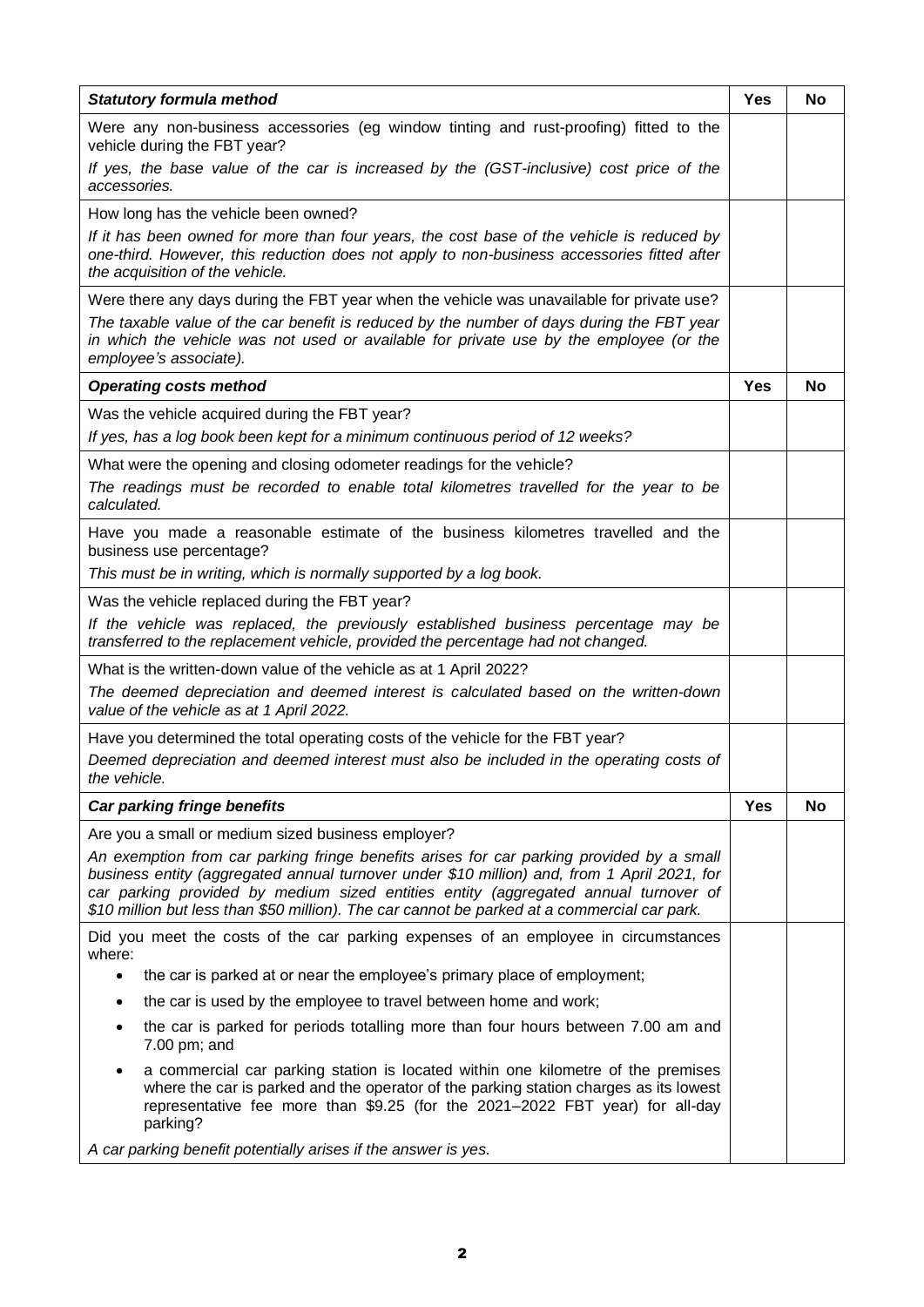| Car parking fringe benefits                                                                                                                                                                                                                                                                                                                                                             | Yes        | <b>No</b> |
|-----------------------------------------------------------------------------------------------------------------------------------------------------------------------------------------------------------------------------------------------------------------------------------------------------------------------------------------------------------------------------------------|------------|-----------|
| Has an election been made for calculating the number of car parking benefits: actual usage<br>records method, statutory formula method, or 12-week register method?                                                                                                                                                                                                                     |            |           |
| If no election is made, the actual usage records method must be used.                                                                                                                                                                                                                                                                                                                   |            |           |
| Have you made an election for calculating the value of car parking benefits: commercial<br>parking station method, market value basis, or average cost method?                                                                                                                                                                                                                          |            |           |
| The commercial parking station method will automatically apply if no election has been<br>made.                                                                                                                                                                                                                                                                                         |            |           |
| Living-away-from-home allowances                                                                                                                                                                                                                                                                                                                                                        | <b>Yes</b> | No        |
| Have you paid an allowance to an employee to compensate for additional non-deductible<br>expenses and/or other additional disadvantages incurred because the employee's<br>employment duties require them to live away from their normal residence?                                                                                                                                     |            |           |
| Does the employee maintain a home in Australia at which they usually reside or work on a<br>fly-in, fly-out or drive-in, drive-out basis?                                                                                                                                                                                                                                               |            |           |
| If yes, and provided the relevant conditions are satisfied, the taxable value of the LAFHA<br>benefit is the value of the benefit reduced by any exempt accommodation component and<br>any exempt food component.                                                                                                                                                                       |            |           |
| <b>Meal entertainment fringe benefits</b>                                                                                                                                                                                                                                                                                                                                               | <b>Yes</b> | No        |
| Have you made an election to use either the 50/50 split method or the 12-week register<br>method?                                                                                                                                                                                                                                                                                       |            |           |
| If no election is made, the taxable value is based on actual expenditure incurred.                                                                                                                                                                                                                                                                                                      |            |           |
| If using the 12-week register method, is the register still valid?                                                                                                                                                                                                                                                                                                                      |            |           |
| A register is only valid for the FBT year in which the register period ends and the next four<br>FBT years, provided that the total GST-inclusive entertainment costs do not vary by more<br>than 20% between each FBT year.                                                                                                                                                            |            |           |
| Did the employee (or their associate) contribute to the provision of the benefit?                                                                                                                                                                                                                                                                                                       |            |           |
| The taxable value of the benefit is reduced by any contributions.                                                                                                                                                                                                                                                                                                                       |            |           |
| Note that a grossed-up cap of \$5,000 per employee applies for salary packaged meal<br>entertainment and entertainment facility leasing expense benefits for employees of public<br>and not-for-profit hospitals, public ambulance services, public benevolent institutions and<br>health promotion charities. In addition, all meal entertainment benefits are reportable<br>benefits. |            |           |
| Loan fringe benefits                                                                                                                                                                                                                                                                                                                                                                    | Yes        | No        |
| Was a loan made to an employee (or their associate) during the FBT year?                                                                                                                                                                                                                                                                                                                |            |           |
| A fringe benefit may potentially exist. A "loan" includes an advance of money, the provision<br>of credit, the payment of money on account of another if there is an obligation to repay, or<br>any other transaction that is a loan in substance.                                                                                                                                      |            |           |
| Was the interest rate charged on the loan lower than the notional FBT interest rate (4.52%<br>for the 2021-2022 FBT year)?                                                                                                                                                                                                                                                              |            |           |
| The taxable value of the benefit is the amount by which the notional interest rate calculated<br>on the loan for the year exceeds the amount of interest that has actually accrued on the<br>loan during the year.                                                                                                                                                                      |            |           |
| Was the interest on the loan paid at least every six months?                                                                                                                                                                                                                                                                                                                            |            |           |
| If interest is not paid at least every six months, a new loan equivalent to the deferred<br>interest component will arise.                                                                                                                                                                                                                                                              |            |           |
| Did the employee use the loan for income-producing purposes, which means they would be<br>entitled to a deduction (in their personal tax return) in respect of the interest incurred?                                                                                                                                                                                                   |            |           |
| The taxable value of the benefit is reduced by the amount to which the employee would be<br>entitled to a deduction, provided a declaration has been given setting out particulars of the<br>use to which the loan was put.                                                                                                                                                             |            |           |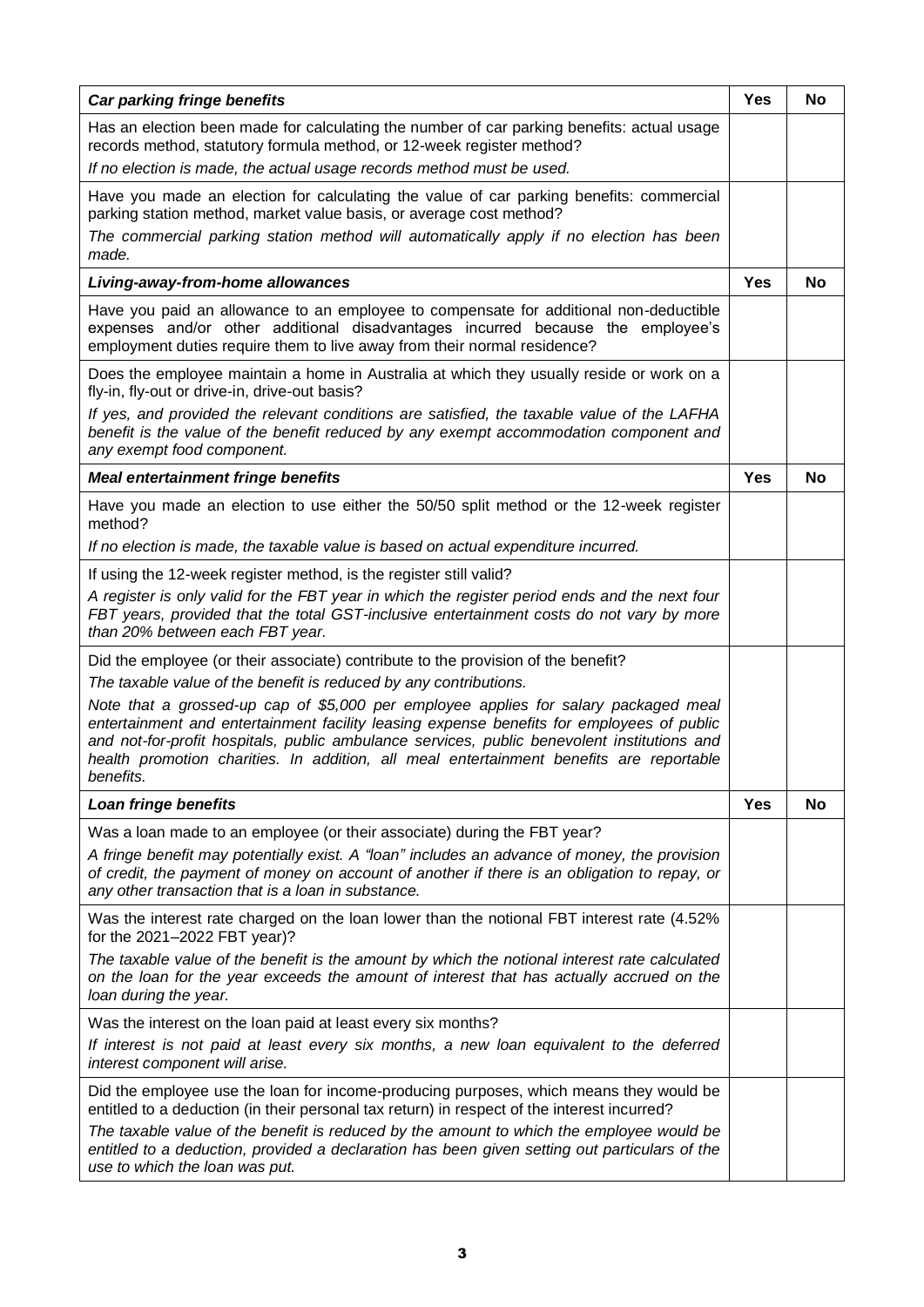| <b>Property fringe benefits</b>                                                                                                                                                                                                                                                                                                                                                 |            | No |
|---------------------------------------------------------------------------------------------------------------------------------------------------------------------------------------------------------------------------------------------------------------------------------------------------------------------------------------------------------------------------------|------------|----|
| Was any property provided (free or at a discount) in respect of an employee's employment?<br>Property includes all tangible and intangible property. Examples of property are goods,<br>shares and real property. The ATO considers the provision of Bitcoin to be a property fringe<br>benefit.                                                                                |            |    |
| Have employer-provided property (in-house property fringe benefits) and property provided<br>by other sources (external property fringe benefits) been identified?                                                                                                                                                                                                              |            |    |
| The taxable values for the former and latter are calculated differently.                                                                                                                                                                                                                                                                                                        |            |    |
| If the benefit is an in-house property fringe benefit, has the \$1,000 exemption for "in-house"<br>benefits" been considered?                                                                                                                                                                                                                                                   |            |    |
| The taxable value of in-house property fringe benefits may qualify for the general exemption<br>of up to \$1,000 for "in-house" benefits. However, the \$1,000 reduction will not apply to an in-<br>house benefit provided under a salary packaging arrangement.                                                                                                               |            |    |
| Have in-house property fringe benefits accessed by way of salary packaging arrangements<br>been identified?                                                                                                                                                                                                                                                                     |            |    |
| If an in-house property fringe benefit is provided under a salary packaging arrangement, the<br>taxable value of the benefit is an amount equal to the notional value of the benefit at the<br>time it is provided. The notional value is the amount that the employee could reasonably be<br>expected to pay under an arm's length arrangement.                                |            |    |
| If the benefit was an external property fringe benefit, were you dealing with the external<br>party at arm's length?                                                                                                                                                                                                                                                            |            |    |
| If the property is acquired under an arm's-length transaction by the employer or an<br>associate of the employer, the taxable value of the benefit is the cost price of the property<br>reduced by the amount (if any) paid by the employee. This rule applies if the property is<br>provided to the employee around the time it was acquired by the employer or associate etc. |            |    |
| Would the employee have been entitled to a once-only deduction if he or she had incurred<br>the relevant expenditure?                                                                                                                                                                                                                                                           |            |    |
| The taxable value of the property fringe benefit is effectively reduced by the deductible<br>amount (the "otherwise deductible" rule).                                                                                                                                                                                                                                          |            |    |
| Is an employee declaration required?                                                                                                                                                                                                                                                                                                                                            |            |    |
| The otherwise deductible rule requires an employee declaration setting out details sufficient<br>to establish the connection between the property provided and the income-producing<br>activities of the employee. However, if the property was provided exclusively in the course<br>of the employee's employment, a declaration is not required.                              |            |    |
| <b>Expense payment fringe benefits</b>                                                                                                                                                                                                                                                                                                                                          | <b>Yes</b> | No |
| Did you pay or reimburse an employee (or their associate) for any expenses incurred by<br>them?                                                                                                                                                                                                                                                                                 |            |    |
| Potentially, an expense payment fringe benefit arises. Examples include electricity, gas and<br>telephone expenses, school fees, property rates, mortgage payments, and road tolls.                                                                                                                                                                                             |            |    |
| Would the employee have been entitled to a once-only deduction if he or she had incurred<br>the relevant expenditure?                                                                                                                                                                                                                                                           |            |    |
| The taxable value of the expense payment fringe benefit is effectively reduced by the<br>deductible amount (the "otherwise deductible" rule).                                                                                                                                                                                                                                   |            |    |
| Is an employee declaration required?                                                                                                                                                                                                                                                                                                                                            |            |    |
| A declaration, in an approved form, setting out particulars of the expense and the extent to<br>which expenditure would have been otherwise deductible in earning the employee's income,<br>is required to reduce the taxable value of the expense payment fringe benefit.                                                                                                      |            |    |
| Have exempt expense payment benefits been identified?                                                                                                                                                                                                                                                                                                                           |            |    |